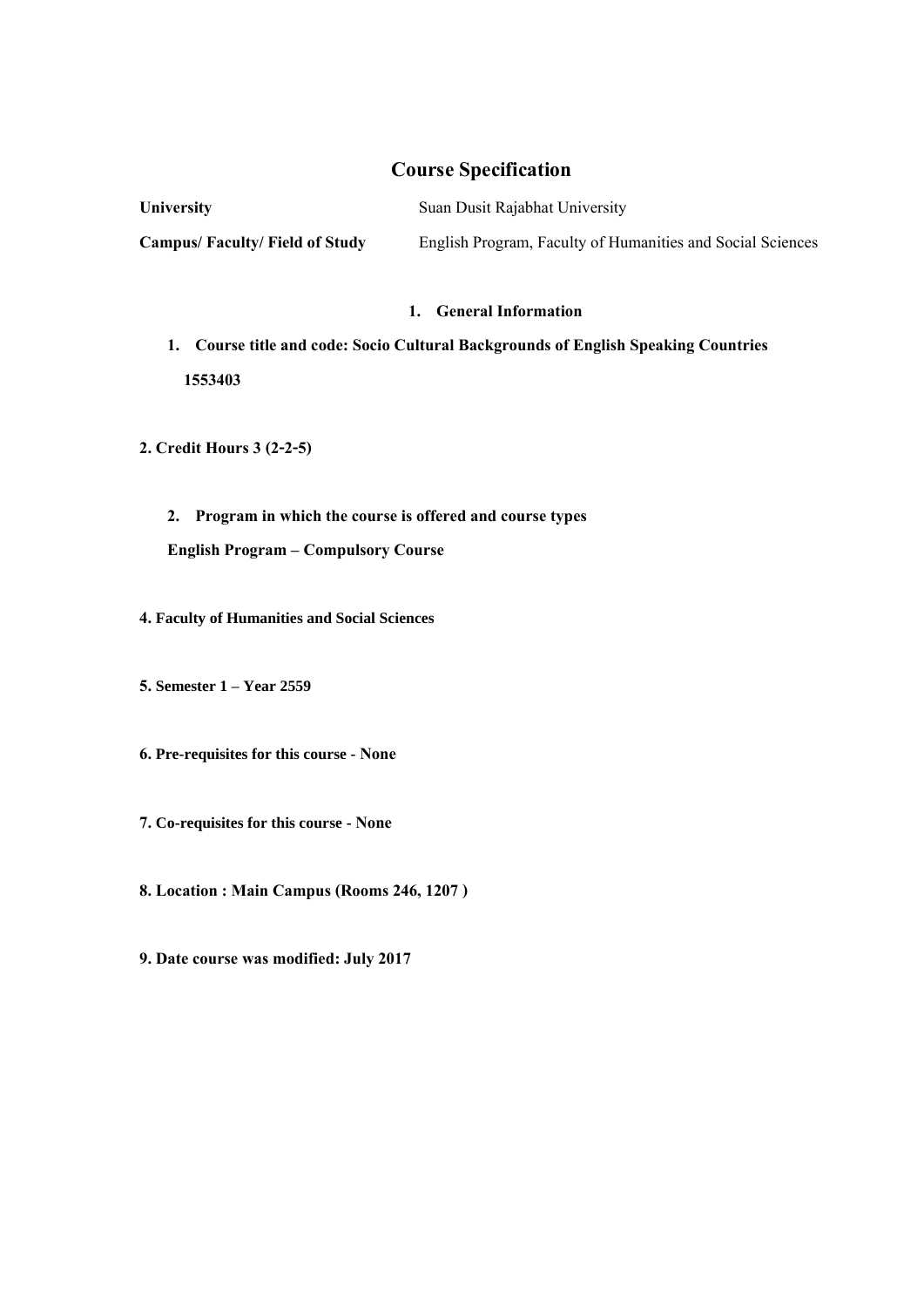# **2. Aims and Objectives**

#### **1. Course objectives:**

**2. Purposes for developing/ modifying the course: To be in accordance with the new curriculum that was revised in 2008 for Bachelor of Arts in English**

## **3. Course Management**

**1. Course description: Study the socio-cultural backgrounds of English native speaking countries regarding to history, religion, politics, social systems, family structure, technology, art, music, values and customs to promote students to understand the cultures of English native speakers.**

#### **2. Teaching Hours per semester**

| <b>Lecture/Practice</b> | <b>Additional Teaching</b> | <b>Training/Fieldwork</b> | Self-study |
|-------------------------|----------------------------|---------------------------|------------|
| hours                   | <b>Hours</b>               |                           |            |
| 60                      |                            |                           | 45         |

**3. Additional Private Study or Learning Hours: Students should listen to English for a minimum of15 minutes per day. In addition they must complete an interview assignment and homeworks.**  Total average time of 3 hours per week. I can be contacted by phone on 085 713 1984 and by **email at ivan.new@gmail.com**

#### **4. Development of Learning Outcomes in Domains of Learning**

#### **1. Moralsand Ethics**

#### **1.1 Morals and ethics to be acquired**

1. Develop self-confidence in social situations through deeper understanding

- 2. Realize cultural differences of English speakers in everyday life
- 3. Get a positive attitude towards the importance of discipline in learning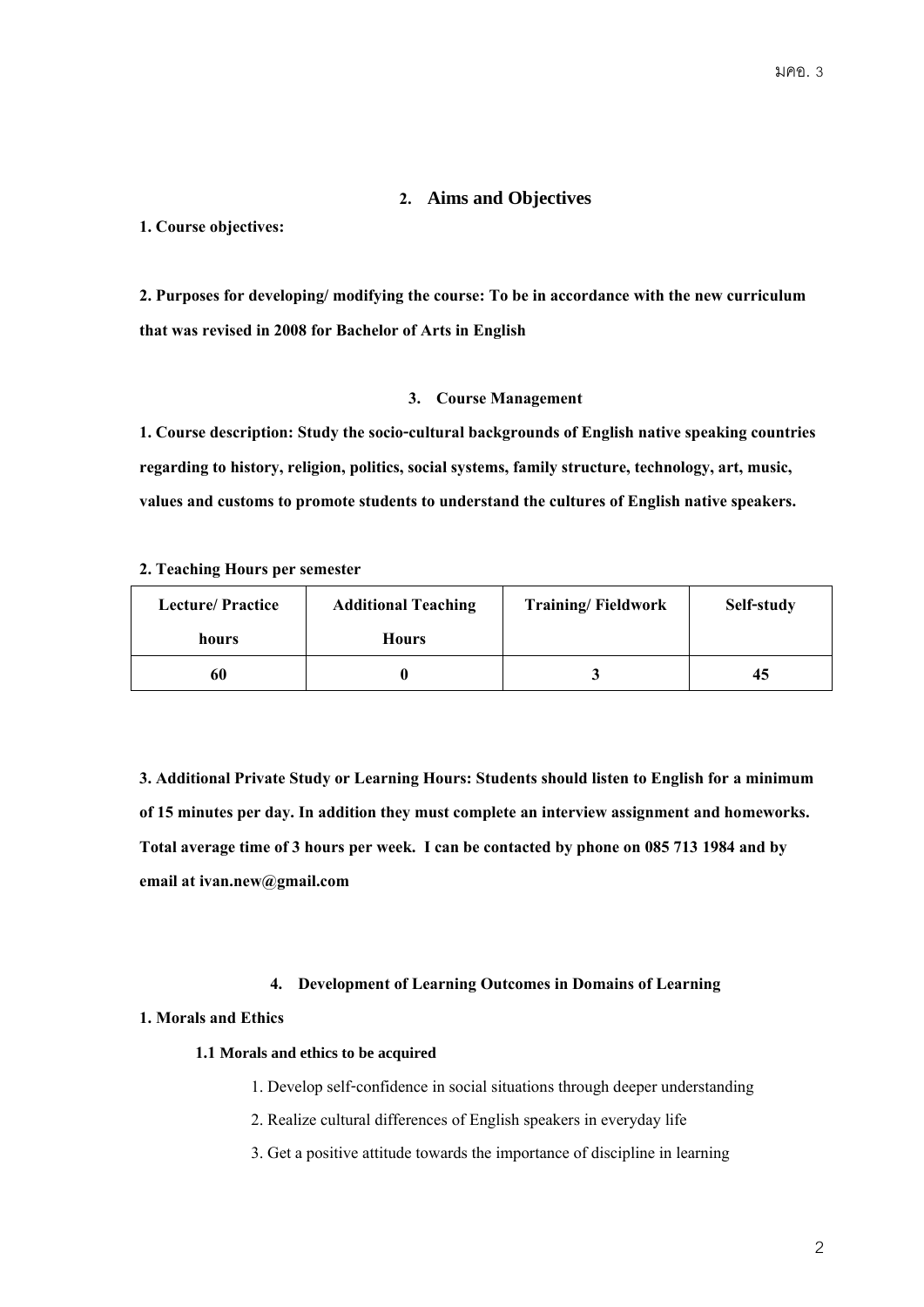#### **1.2 Teaching strategies**

1. Interactive lecture

2. Inductive method through offering real life examples

3. Deductive method through taking real life examples

### **1.3 Methods of assessment**

1. Assess to students course work and speaking and giving feedback

individually

2. The feedback given to students was based on the course objectives

as well as physical and oral expressions

3. Test results

# **2. Knowledge**

## **2.1 Knowledge to be acquired**

1. Cultural backgrounds of English native speaking countries regarding to history,

religion, politics, social systems, family structure, technology, art, music, values and customs

2. Useful words, phrases and cultural expressions used in real English speaking

environments

3. How to interview foreigners

# **2.2 Teaching strategies**

- 1. Interactive lecture
- 2. Inductive method through offering real life examples
- 3. Deductive method through taking real life examples

## **2.3 Methods of assessment**

1. Assess students' course work and speaking and giving feedback

individually

2. The feedback given to students was based on the course objectives

as well as level of cultural awareness and sensitivity.

3. Test and assignment results

# **3. Cognitive Skills**

**3.1 Cognitive skills to be developed**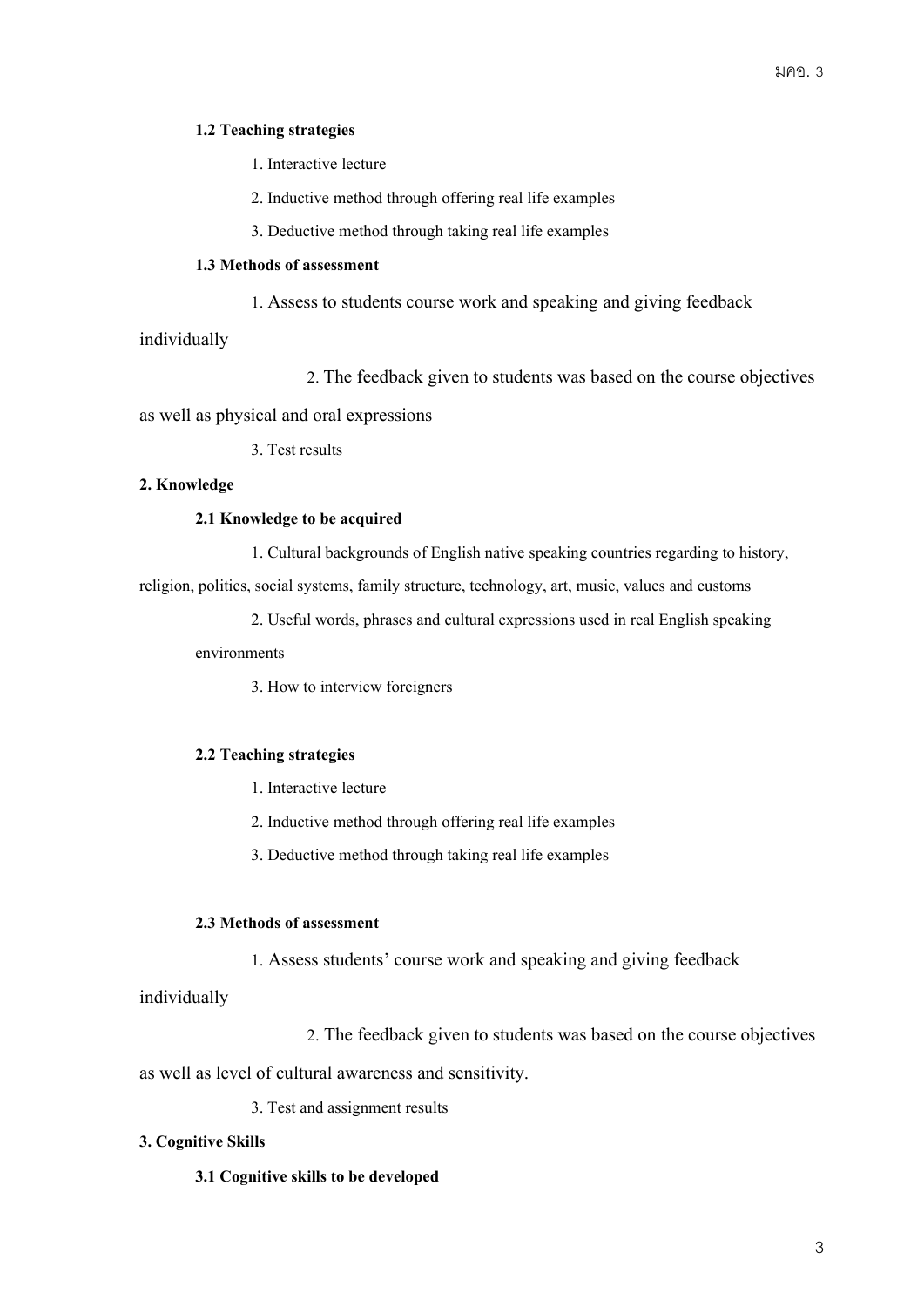1. Use words, phrases and cultural reference points used by native speakers in social

## interaction

- 2. Recognize words phrases and expressions used in social interaction
- 3. Write presentation materials

# **3.2 Teaching strategies**

- 1. Interactive lecture
- 2. Inductive method through offering real life examples
- 3. Deductive method through taking real life examples

## **3.3 Methods of assessment**

- 1. Assess students course work speaking and giving feedback individually
- 2. The feedback given to students was based on the course objectives as well

as their level of cultural understanding and sensitivity.

3. Test and assignment results

#### **4. Interpersonal Skills and Responsibility**

## **4.1 Interpersonal Skills and Responsibility to be developed**

1**.** Students must share research knowledge and assignment results with peers

2. Students must work with others to complete an interview assignment

3. Students must work alone to complete a final project but with others in regard to research and sharing knowledge.

4. Students must to be responsible for their assignments and help each other when doing group work.

# **4.2 Teaching strategies**

1. Students are given assignments to present. They needed to be responsible for these assignments for they will be graded based on these assignments.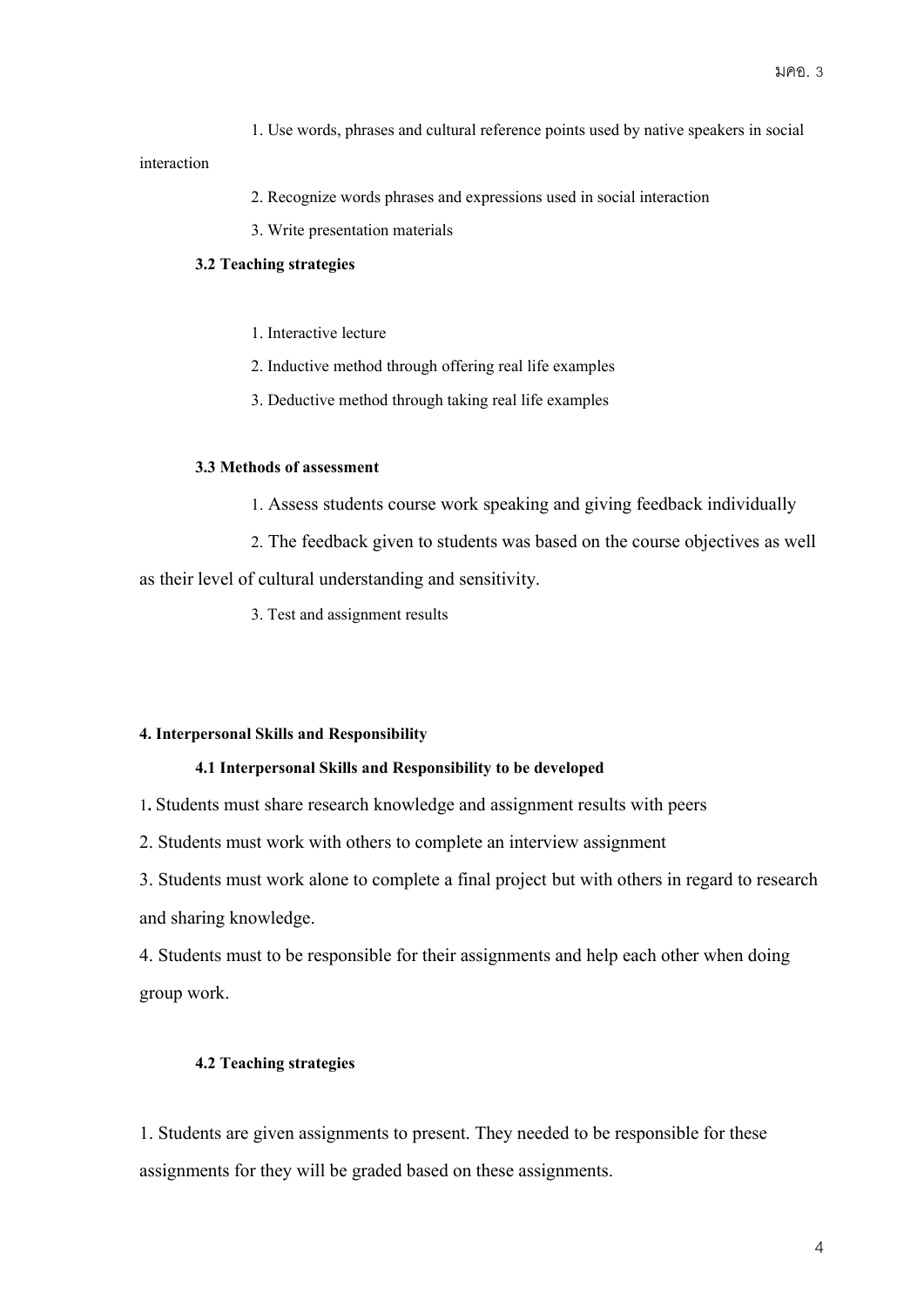- 2. Students are to prepare an interview with foreigners
- 3. Students are responsible for preparing for a final project.

#### **4.3 Methods of assessment**

- Evaluation and assessment are based on students' preparation and execution of presentations, mid-term test and preparation and execution of final assignment.

# **5. Communication Information Technology and Numerical Skills**

### **5.1 Communication Information Technology and Numerical Skills to be developed**

- 1. Use media to find real English
- 2. Listen to podcasts
- 3. Watch video clips and DVDs
- 4. Encourage internet research

## **5.2 Teaching strategies**

- 1. Interactive lecture
- 2. Inductive method through offering real life examples
- 3. Deductive method through taking real life examples

#### **5.3 Methods of assessment**

-Students will be expected to demonstrate and provide evidence of media they have listened to

### or watched.

-Students must record their assignment interview

# **5. Lesson Plan and Course Evaluation**

### **1**. **Lesson plan**

| weeks | Topic/ details        | <b>Teaching</b> | <b>Teaching activities and</b> | Instructor |
|-------|-----------------------|-----------------|--------------------------------|------------|
|       |                       | hours           | instructional materials        |            |
|       | Orientation to course |                 | Course syllabus                | Ivan New   |
|       | and introductions     |                 | Visual aids                    |            |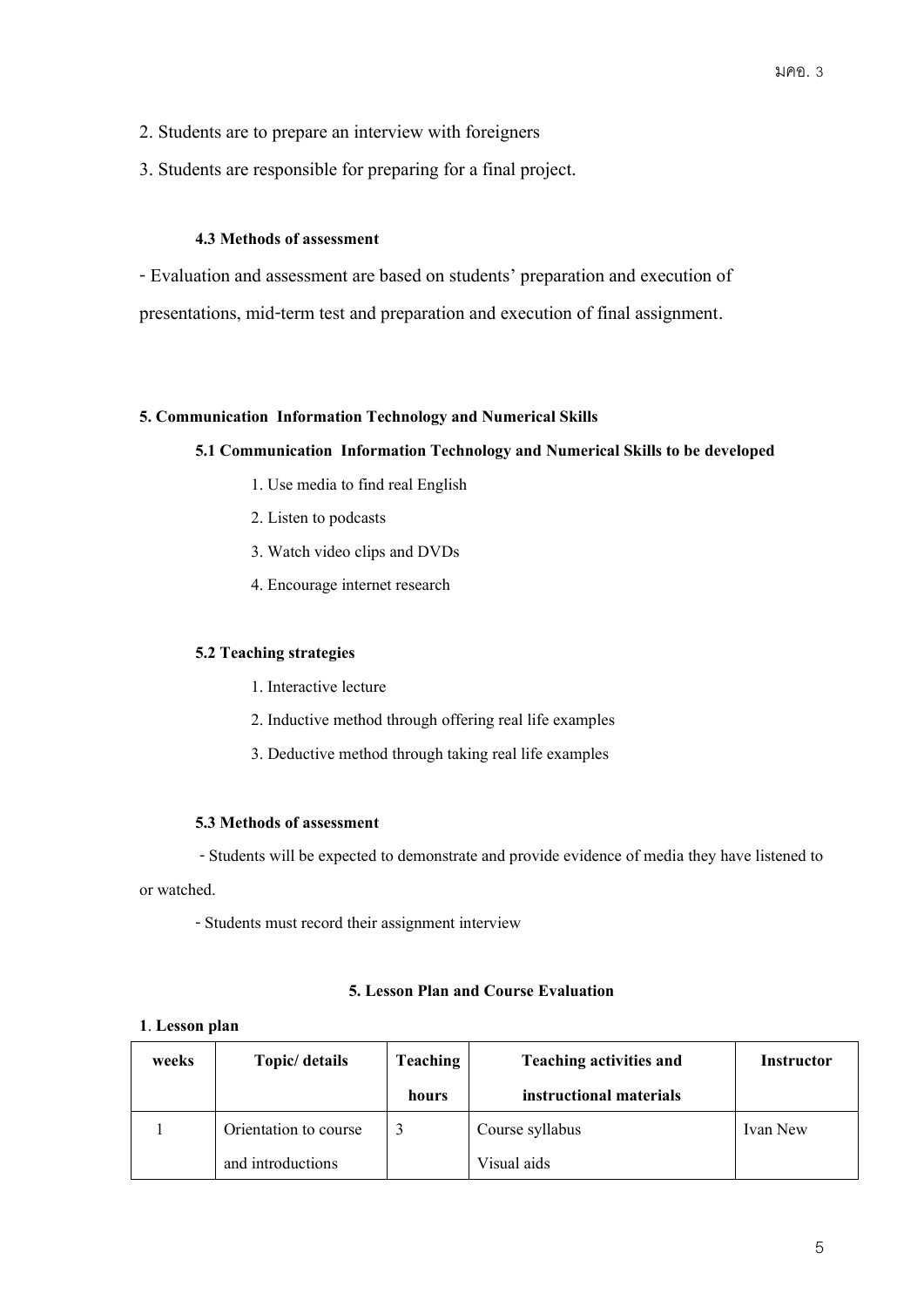|                |                             |                | Audio aids  |          |
|----------------|-----------------------------|----------------|-------------|----------|
|                |                             |                | Microphone  |          |
|                |                             |                | White board |          |
| $\overline{2}$ | English Language            | $\mathfrak{Z}$ | Course text | Ivan New |
|                | Origins                     |                | Visual aids |          |
|                |                             |                | Audio aids  |          |
|                |                             |                | Microphone  |          |
|                |                             |                | White board |          |
| $\overline{3}$ | Cultural Snap Shots         | $\overline{3}$ | Course text | Ivan New |
|                | And Final Assignment        |                | Visual aids |          |
|                | Workshop                    |                | Audio aids  |          |
|                |                             |                | Microphone  |          |
|                |                             |                | White board |          |
| $\overline{4}$ | <b>English Speaking</b>     | $\mathfrak{Z}$ | Course text | Ivan New |
|                | Societies                   |                | Visual aids |          |
|                |                             |                | Audio aids  |          |
|                |                             |                | Microphone  |          |
|                |                             |                | White board |          |
| $\mathfrak{S}$ | <b>Cultural Comparisons</b> | $\overline{3}$ | Course text | Ivan New |
|                |                             |                | Visual aids |          |
|                |                             |                | Audio aids  |          |
|                |                             |                | Microphone  |          |
|                |                             |                | White board |          |
| 6              | <b>Social Customs</b>       | $\mathfrak{Z}$ | Course text | Ivan New |
|                |                             |                | Visual aids |          |
|                |                             |                | Audio aids  |          |
|                |                             |                | Microphone  |          |
|                |                             |                | White board |          |
| $\overline{7}$ | Historical                  | $\mathfrak{Z}$ | Course text | Ivan New |
|                | Figures                     |                | Visual aids |          |
|                |                             |                | Audio aids  |          |
|                |                             |                | Microphone  |          |
|                |                             |                |             |          |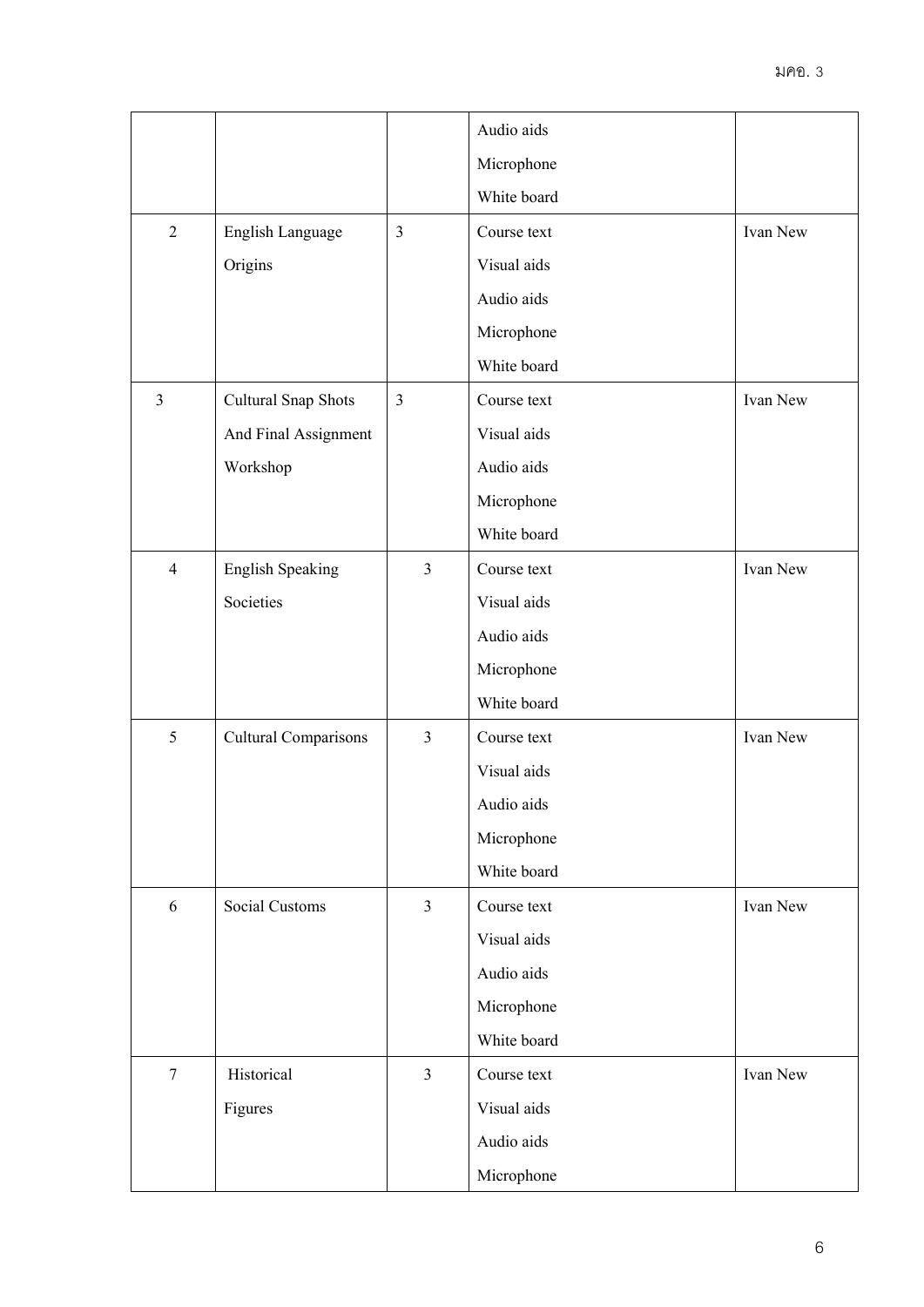|         |                            |                | White board       |          |
|---------|----------------------------|----------------|-------------------|----------|
| $\,8\,$ | Politics                   | $\overline{3}$ | Course text       | Ivan New |
|         |                            |                | Visual aids       |          |
|         |                            |                | Audio aids        |          |
|         |                            |                | Microphone        |          |
|         |                            |                | White board       |          |
| 9       | Mid Term                   | $\mathfrak{Z}$ | <b>Test Paper</b> | Ivan New |
| $10\,$  | Superstitions              | $\mathfrak{Z}$ | Visual aids       | Ivan New |
|         |                            |                | Audio aids        |          |
|         |                            |                | Microphone        |          |
|         |                            |                | White board       |          |
| 11      | Sports                     | $\mathfrak{Z}$ | Visual aids       | Ivan New |
|         |                            |                | Audio aids        |          |
|         |                            |                | Handouts          |          |
|         |                            |                | White board       |          |
| 12      | Group Presentation         | $\mathfrak{Z}$ | Visual aids       | Ivan New |
|         | Work shop                  |                | Audio aids        |          |
|         |                            |                | Microphone        |          |
|         |                            |                | White board       |          |
| 13      | <b>Final Presentations</b> | $\mathfrak{Z}$ | Handouts          | Ivan New |
|         |                            |                | Visual aids       |          |
|         |                            |                | Microphone        |          |
|         |                            |                | White board       |          |
| 14      | <b>Final Presentations</b> | $\mathfrak{Z}$ | Handouts          | Ivan New |
|         |                            |                | Visual aids       |          |
|         |                            |                | Microphone        |          |
|         |                            |                | White board       |          |
| 15      | Orals                      | $\overline{3}$ | Hand out          | Ivan New |
|         |                            |                |                   |          |
| 16      | Orals                      | $\mathfrak{Z}$ | Hand out          | Ivan New |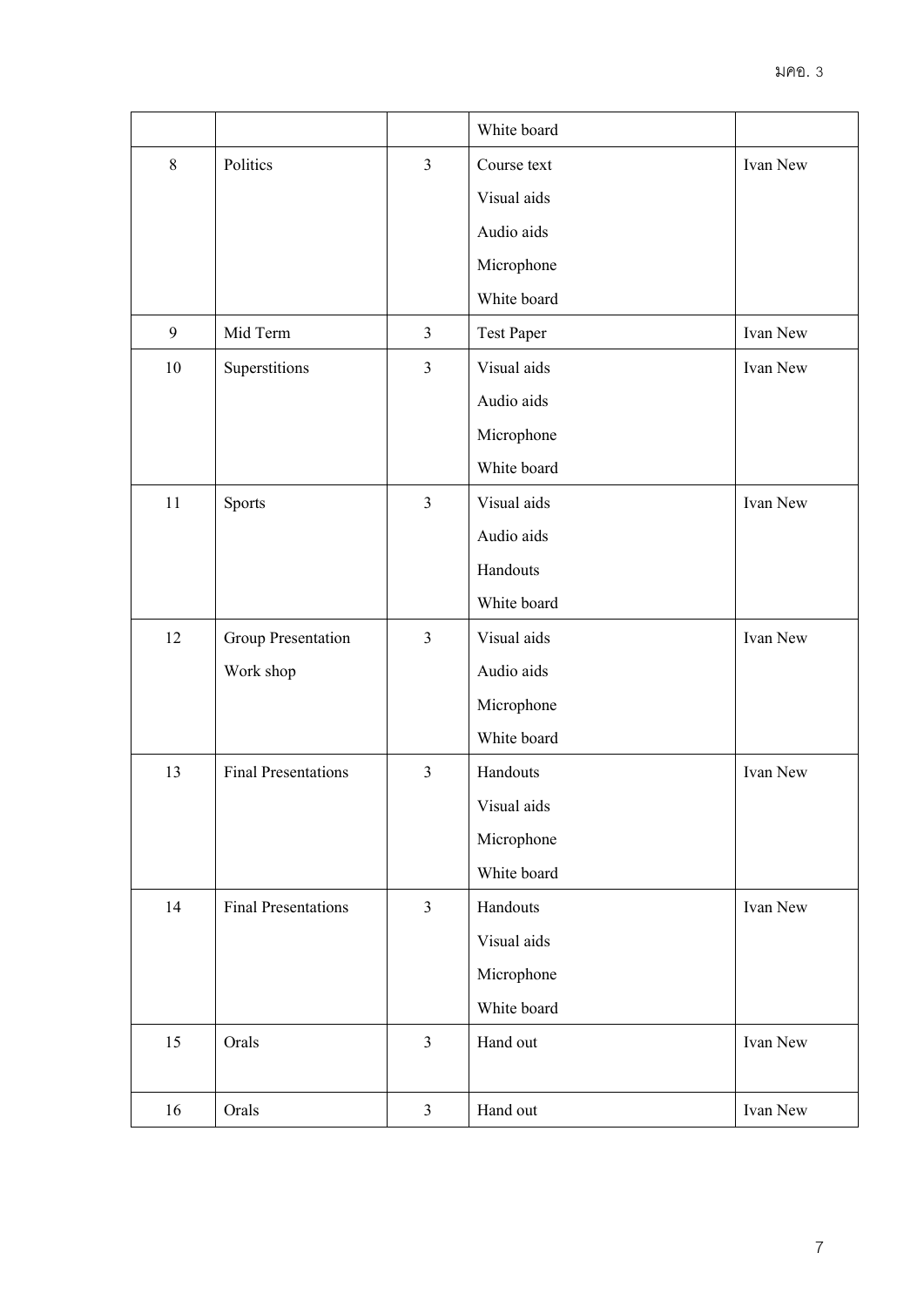# **2. Assessment Plan**

| <b>Activity</b> | Learning            | Assessment        | Week(s) of              | The proportion of the asses |
|-----------------|---------------------|-------------------|-------------------------|-----------------------------|
|                 | <b>Outcomes</b>     | <b>Strategies</b> | assessment              | allocated for that activi   |
|                 |                     |                   |                         | (percentage)                |
| Homework        | 2.1 Item 1 and 3    | 2.3 Items 1,2     | Weeks 3, 4, 5, 6,       | 10%                         |
|                 |                     |                   |                         |                             |
|                 |                     |                   |                         |                             |
| Games           | 1.1 Items 1,2 and 3 | 1.3 Items 1, 2    | Weeks 1, 2, 3, 4, 5, 6, | $0\%$                       |
|                 | 2.1 Items 1 & 3     | 2.3 Items 1, 2    | 7, 8 10, 13, 14         |                             |
|                 | 3.1 Items 1 and 2   | 3.3 Items 1-3     |                         |                             |
| Pair work       | 1.1 Items 1,2 and 3 | 1.3 Items 1, 2    | Weeks 1, 2, 3, 4, 5, 6, | $0\%$                       |
|                 | 2.1 Items 1 & 3     | 2.3 Items 1,2     | 7, 8, 10, 13, 14        |                             |
|                 |                     |                   |                         |                             |
| Group Work      | 1.1 Items 1,2 and 3 | 1.3 Items 1, 2    | Weeks 1, 2, 3, 4, 5, 6, | $10\%$                      |
|                 | 2.1 Items 1 & 3     | 2.3 Items 1, 2    | 7, 9, 10, 12, 13, 14    |                             |
|                 |                     |                   |                         |                             |
| Presentation    | 2.1 Item 2          | 2.3 Items 1 and 3 | Week 12                 | $10\%$                      |
|                 | 3.1 Items 1 and 2   | 3.3 Items 1-3     |                         |                             |
| Attendance      |                     |                   | <b>Weeks 1 - 16</b>     | 10%                         |
| Midterm         |                     |                   | Week 9                  | 20 %                        |
| Oral            |                     |                   | <b>Week 15 -16</b>      | 10 %                        |
| Final Project   |                     |                   | <b>Weeks 13 -16</b>     | 30%                         |

# **6. Learning Resources**

**1. Required text:** Written course text

**2. Essential Reference:** Internet**,** movies

**3. Recommended Books and Reference Material:** Encyclopedia, Internet and DVDs, English discovery

program in the Suan Dusit Campus Language center.